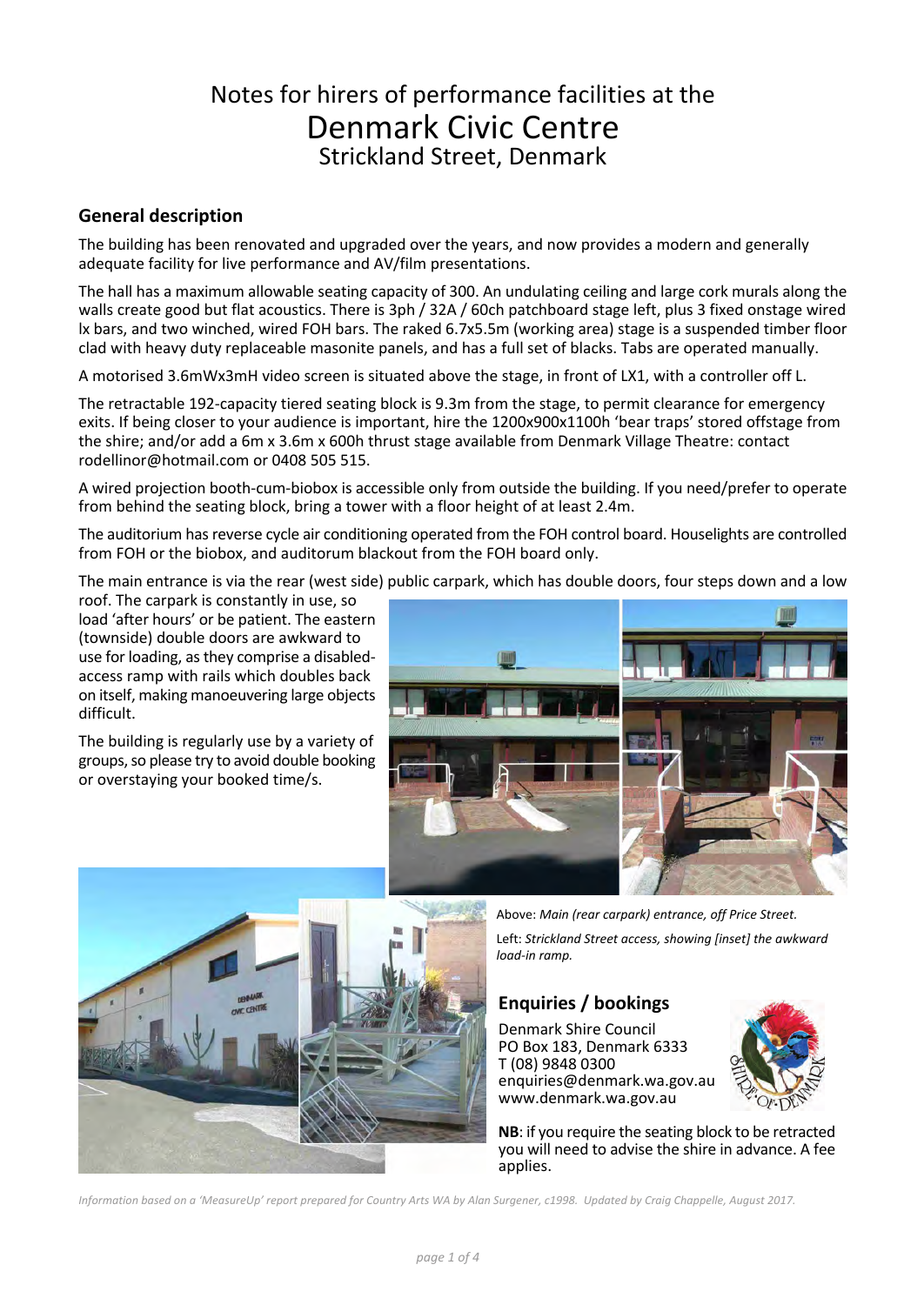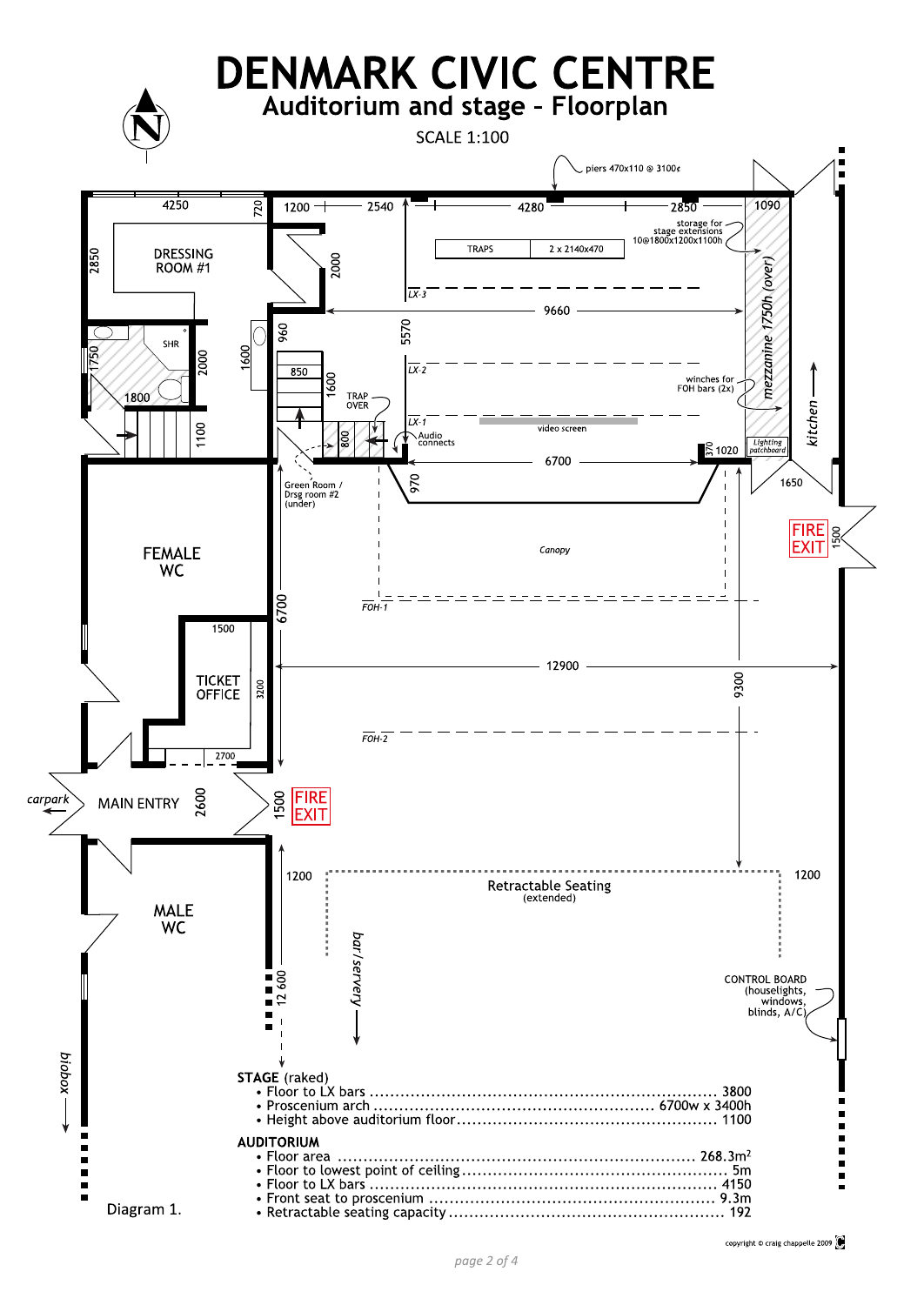

| Behind rear tabs only<br>Very tight: 2.5m SR, 1m SL + mezzanine.<br>One set with handrail (moveable)<br>Yes<br>2/2140x470 (for scenery)<br>Modular stage extensions (10)<br>Yes<br>Full black-box<br>Manual, tracked<br>Manual, tracked<br>No<br>Motorised 3.6x3m screen (onstage control) |
|--------------------------------------------------------------------------------------------------------------------------------------------------------------------------------------------------------------------------------------------------------------------------------------------|
| Yes<br>Operating position(s)<br>Biobox or mobile/snake<br>No, but biobox wired<br>No. 2K followspot in biobox<br>2 FOH, 3 onstage; all wired<br>60ch onstage patchboard<br>Alt onstage positions No<br>No<br>Yes<br>Onstage 10A outlets Yes<br>Yes (FOH and biobox control)                |
| Biobox or auditorium<br>Operating position(s)<br>No but biobix wired<br>No<br>No<br>No<br>No<br>No<br>No<br>6-in, 4-out canon, onstage<br>No<br>No<br>Wifi (check)                                                                                                                         |
| Raked block with centre aisle, 192 capacity.<br>The floor in front can accommodate extra.<br>Total allowable capacity 300.<br>In entrance foyer<br>Motorised curtains (FOH control)<br>Yes<br>Yes<br>Yes $(r/c)$<br>No                                                                     |
| Yes<br>2<br>Yes<br>Yes<br>Yes<br>Yes<br>Carpark (security only)<br>Public carpark<br>Green room (by arrangement)                                                                                                                                                                           |
|                                                                                                                                                                                                                                                                                            |